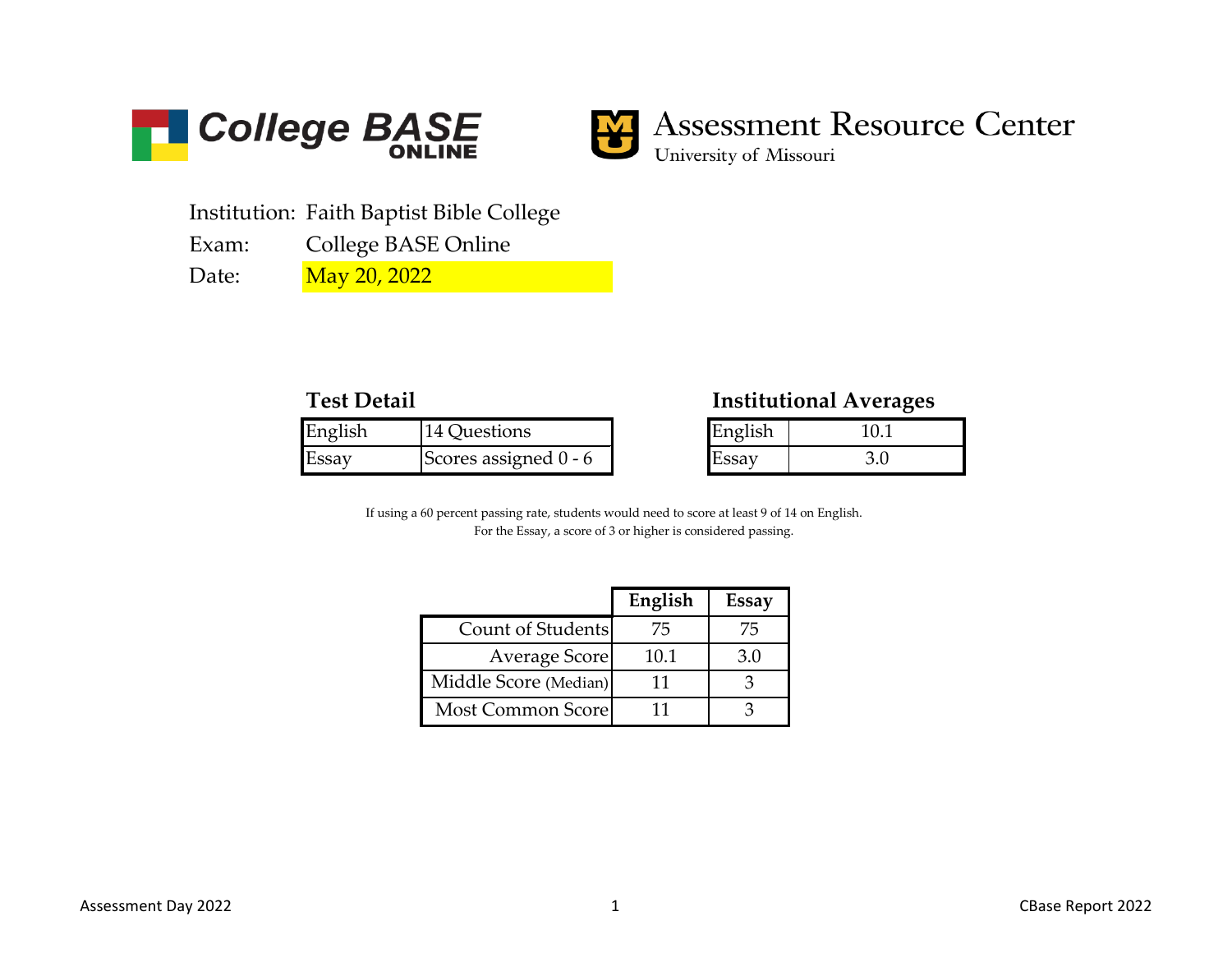

**Data Comparison for 2020 - 2022**

|                       | <b>English Test</b> |       |       |
|-----------------------|---------------------|-------|-------|
|                       | 2020                | 2021  | 2022  |
| <b>Count</b>          | 69                  | 44    | 75    |
| <b>Avgerage Score</b> | 9.38                | 10.43 | 10.07 |
| <b>Median Score</b>   |                     |       | 11    |
| Mode                  | 13                  | 13    |       |